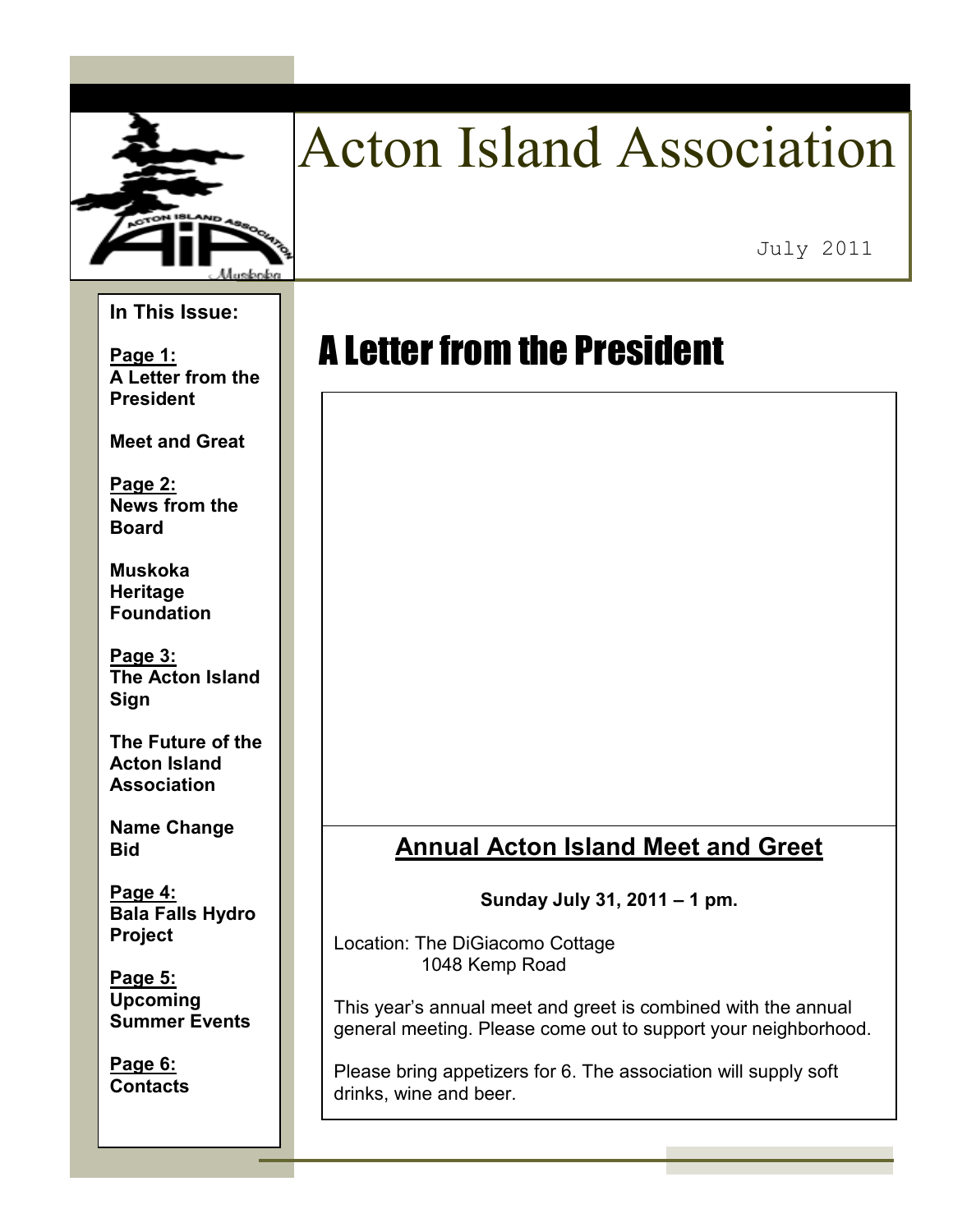## News from the Board

Recent activities of the board include the continuation of the lobbying campaign for safe boating in and around the island. As a part of this campaign the Acton Island Association has placed signs on the bridge leading to the island, asking people to please boat by example. In light of the number of boating accidents here in Muskoka over the Canada Day long weekend the associations urges you to heed this advice, and remember, "water on the water, beer on the pier".

In other news, Acton Island was hit by a major storm early in June. While a lot of trees went down and a number of properties on the island suffered fairly substantial damage the island was luckily not as badly hit as some other parts of the lake such as Breezy Point.

Unfortunately, Mr. Colacci, owner of 1065 Innisfree Road (the centre island property) passed away earlier this year. He was involved in an accident on his property and later succumbed to his injuries.

The Acton Island Association is beginning to look for new directors for the board's next term. Additionally, the association has renewed its director's liability insurance coverage.

Finally, the Acton Island Association will be selling Acton Island cooler bags at this year's meet and greet/ annual general meeting. The cooler bags not only look great, they will be sold almost at cost!

## Muskoka Heritage Foundation

 As mentioned in the Spring 2010 newsletter, the Acton Island Association has been working to get some areas of the island delegated as heritage trust protected lands through the Muskoka Heritage Foundation. The bid was spurred as some areas in the interior of the island were subject to small commercialized logging projects. Through a land trust agreement with the Muskoka Heritage Foundation, some internal segments of Acton Island would be protected from any future commercial and development projects, helping to maintain the biodiversity and beauty of Acton Island for generations to come.

To reach the objective of creating a nature reserve on the island the Muskoka Heritage Foundation has requested that the association submit a letter signed by landowners agreeing to allow the Muskoka Heritage Foundation to do a survey of the centre of the island. The board will continue to work on this project in the upcoming months. Please speak to a member of the board at the meet and greet if you have any questions regarding the project.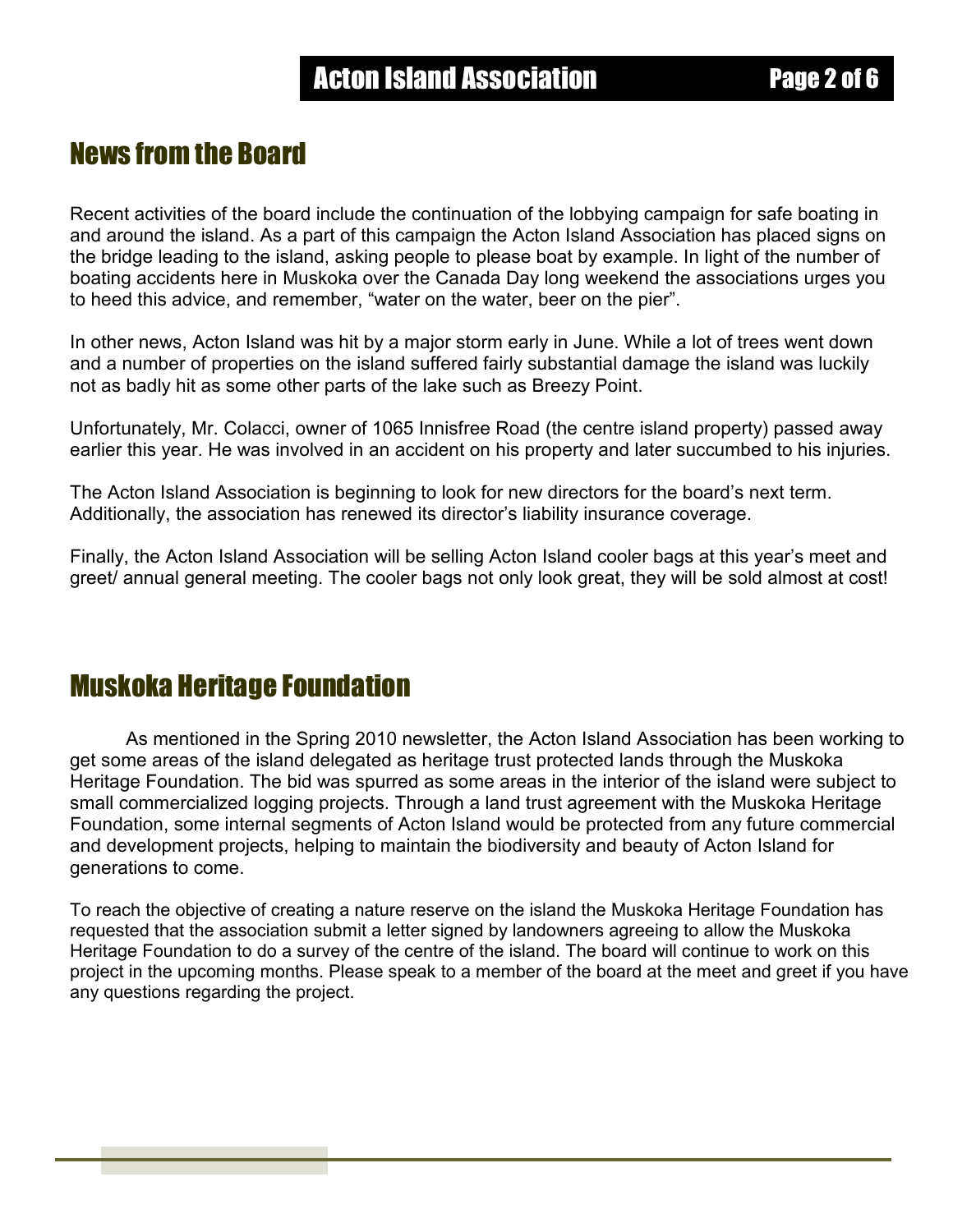## Acton Island Sign

Last year the Acton Island Association built and installed a welcome sign at the entrance to Acton Island. Almost immediately after the sign's installation it was cut down with a chainsaw and stolen. While we received quite a bit of local press coverage on this disturbing act of vandalism, we received no leads as to whom or why the sign was stolen.

The Acton Island Association has prepared a new replacement sign to be installed in the same location and have chosen to take improved measures to secure and protect the sign.



## The future of the Acton Island Association

Some consideration has been given to the idea of disbanding the Acton Island Association. This notion has stemmed in part as most of the major issues that the Acton Island Association was created to address have been dealt with or have subsided. With no new major issues arising recently it has been suggested that the Acton Island Association may be currently unnecessary. The board has decided to see how things unfold over the next year and then readdress the idea of disbanding in the coming year. For more information, feel free to contact a member of the board.

### Name Change Bid

After much discussion there has been a bid to formally change the name of Acton Island to Action Island in order to avoid confusion and maintain consistency with the street signs leading to the island. In the past several years, the street signs at the corner of Acton Island Road and Acton Island Road North have continually been modified to "Action Island." As longtime island resident Leslie McCann says, "the sign says Action Island anyways, we may as well make it official." In order to officially change the name of the island a letter of agreement with signatures from a majority of residents is required. We are asking everyone interested in the name change to please email the Association to show their support.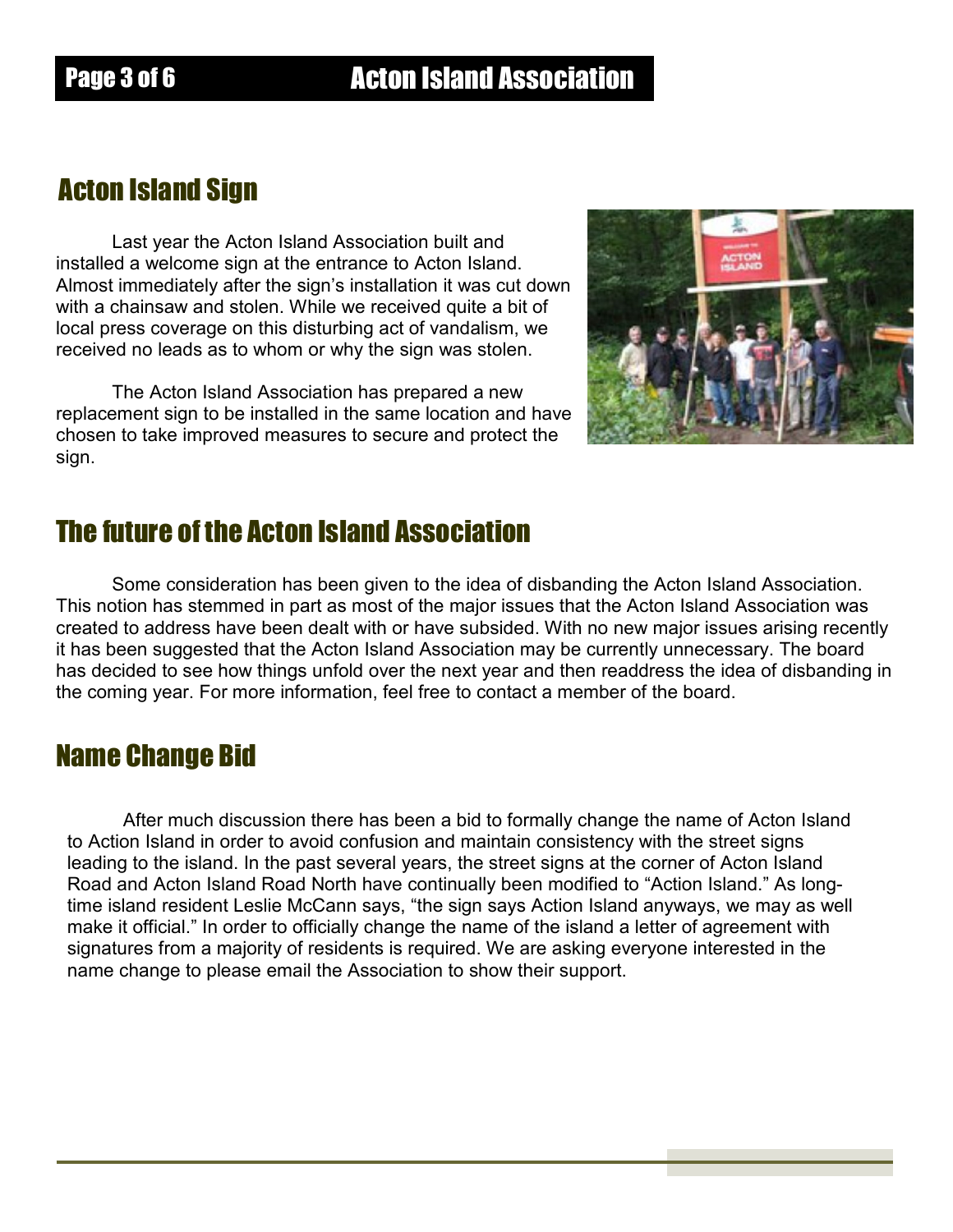#### Bala Falls Hydro Project

As discussed in previous newsletters, the fate of the Bala Falls Hydroelectric Project remains to be decided. In the past several months, a number of important changes have taken place which could impact the form the project will take, or even whether it will be built at all.

The Bala Falls Hydroelectric project, proposed by the Swift River Energy Co. is aimed as part of the provincial government's policy to supply Ontario with clean, renewable energy. However, the project has met with severe backlash from the Muskoka community due to the perceived economic, environmental and esthetical impacts that the dam may have on the surrounding area.

An environmental assessment report was completed by Swift River Energy and was submitted to a 44-day review period this past October in which it received 105 public critiques, known as elevation requests. After going over the elevation requests, the Ministry of the Environment deemed the environmental assessment satisfactory and gave the project the green light to go ahead.

The next step for the Swift River Energy Co. is to secure the leaseholds on the required land. The project has come up with two plans that they refer to as the Option One Proposal and the Option Two Proposal. Option One is an above ground structure built entirely on crown-land by the North Falls. Option Two proposes building 100 feet away from the North falls on both Crown and District land. Retaining public access to the falls this proposal is also half the height of Option One, which will allow the structure to be landscaped over, including two levels of public lookouts. To build Option Two, the less intrusive of the two plans, Swift River Energy submitted a proposal in late June to lease the district lands necessary for the project. However, in early June the district made several decisions that may force the Swift River Energy Co. into adopting the more obtrusive of the two plans. The district made the decision to shortlist several properties needed for the Swift River project as heritage properties, which if successful would block development on them. Additionally, the section of Highway 169 that passes by the falls was transferred from municipal property to the township, placing all the land necessary for the project into the jurisdiction of the township.

 Currently, the project is at a standstill as Swift River Energy Co. engages in leasehold negotiations with the township and local organizations and communities weigh in on the two proposals as well as whether the dam should be built at all.

For more information on the current situation and to weigh in on the various options please check out the following websites: www.savethebalafalls.com www.balafalls.ca/project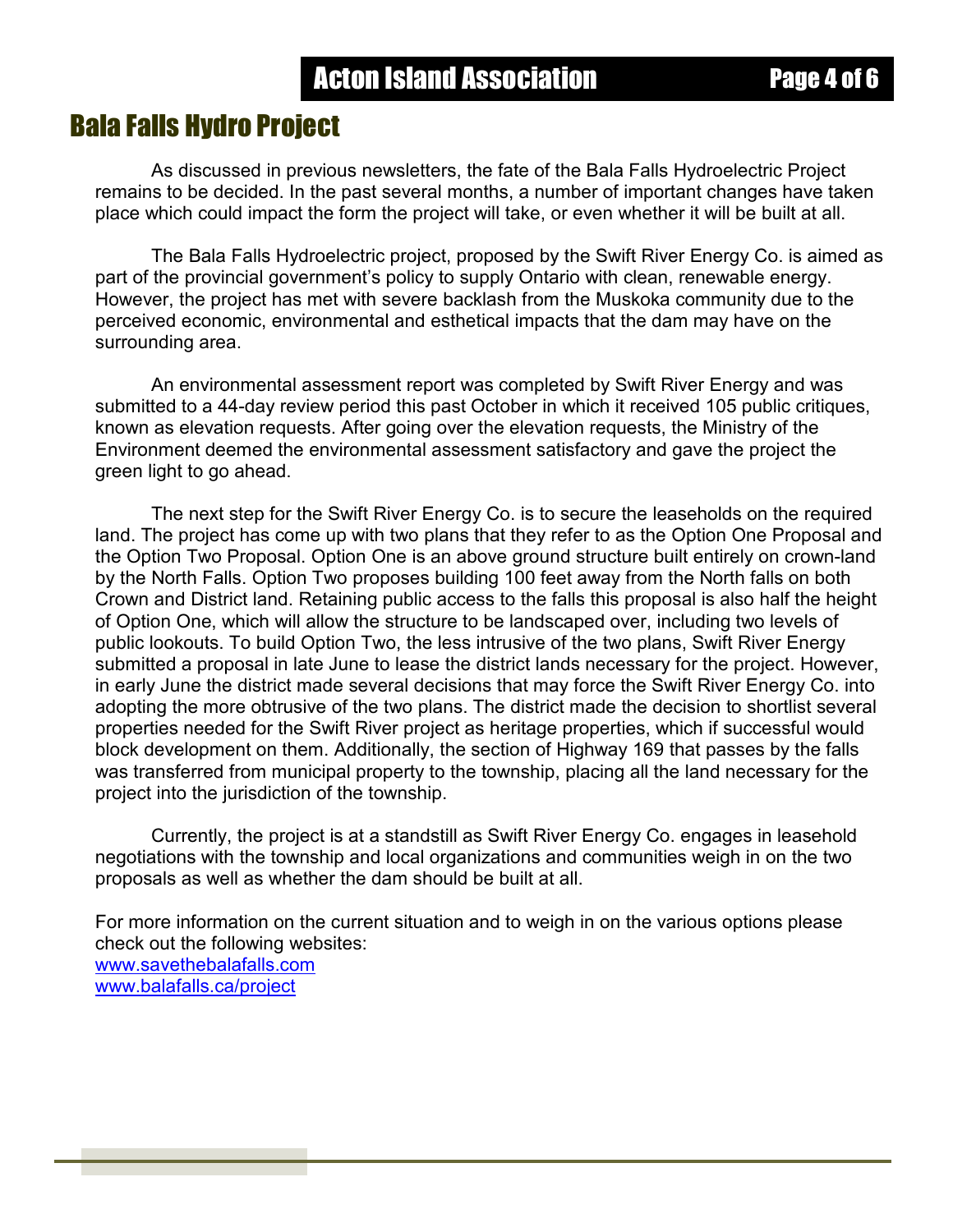## Upcoming Events in Muskoka, Summer 2011

#### **JULY**

July 22-24<sup>th</sup>: Gravenhurst In-water boat show and Ribfest July 23rd: Memories of Lucy Maud Montgomery/ Everything Anne Day, Bala July 26<sup>th</sup>, Woodlot Management & Tree Selection Course, Bracebridge Resource Management Centre July 29<sup>th</sup>: Bracebridge Midnight Madness July 29<sup>th</sup>-31<sup>st</sup>: MacTier Big Weekend Festival July 30-31<sup>st</sup>: 10am-9pm on the Muskoka Wharf, PirateFest and fireworks July 31<sup>st</sup>: Muskoka Rocks Road race for Camp Oochigeas, Minnett **August** August 6<sup>th</sup>: Gravenhurst Garden Tour August  $6<sup>th</sup> - 7<sup>th</sup>$ : Bracebridge Fall Fair August 8<sup>th</sup>- 31<sup>st</sup>: Wolf Howl, Near Algonquin Park August 10<sup>th</sup>: Annual Vegetable and Flower Show August 12<sup>th</sup>-13<sup>th</sup>: Cottage Country Comedy Festival August 12th-14<sup>th</sup>: 10am annual Power Boat Regatta August 13<sup>th</sup>: Muskoka's 3<sup>rd</sup> Annual Amazing Race August 14<sup>th</sup>: 1-4pm Brooklands Farm, Savour Muskoka Field to Fork Tasting Event August 18<sup>th</sup>: Bracebridge's Got Talent August 19<sup>th</sup>- 20<sup>th</sup>: Gravenhurst Steamship Festival August 19<sup>th</sup>-21<sup>st</sup>: Gravenhurst Dockside Festival August 20<sup>th</sup>: Bracebridge Highland Games August 20<sup>th</sup>-21<sup>st</sup>: Reggae Muskoka Bob Marley Festival, Bracebridge August 26<sup>th</sup>: Summer Sizzler for Hospice Muskoka, JW Marriott August 26<sup>th</sup>-28<sup>th</sup>: 27<sup>th</sup> Bracebridge Antique Show August 27<sup>th</sup>: Muskoka Beer Festival, Bracebridge

**September**

September 20<sup>th</sup>: Severn Bridge Fall Fair September 22<sup>nd</sup>-24<sup>th</sup>: Huntsville International Film Festival September 30<sup>th</sup>: Muskoka Bicycle Festival in Gravenhurst

#### **Summer 2011**

Every Monday at 9am is the Bala Summer Market Every Tuesday SWS Ski Show, 7:30pm, Windsor Park, Bala Every Wednesday, 7:30pm, Bala Bay Inn, Muskoka Haunted Walking Tour Every Wednesday, 6-8pm at the Muskoka Wharf in Gravenhurst is Charity Bike Night Every Wednesday 9am on the Muskoka Wharf is the Gravenhurst Farmers Market Every Thursday 9am is the Port Carling Farmer's Market Every Saturday 8:30am Bracebridge Farmer's Market July 18th- August 29th: Fabulous All Day Cottage Cruises, www.realmuskoka.com